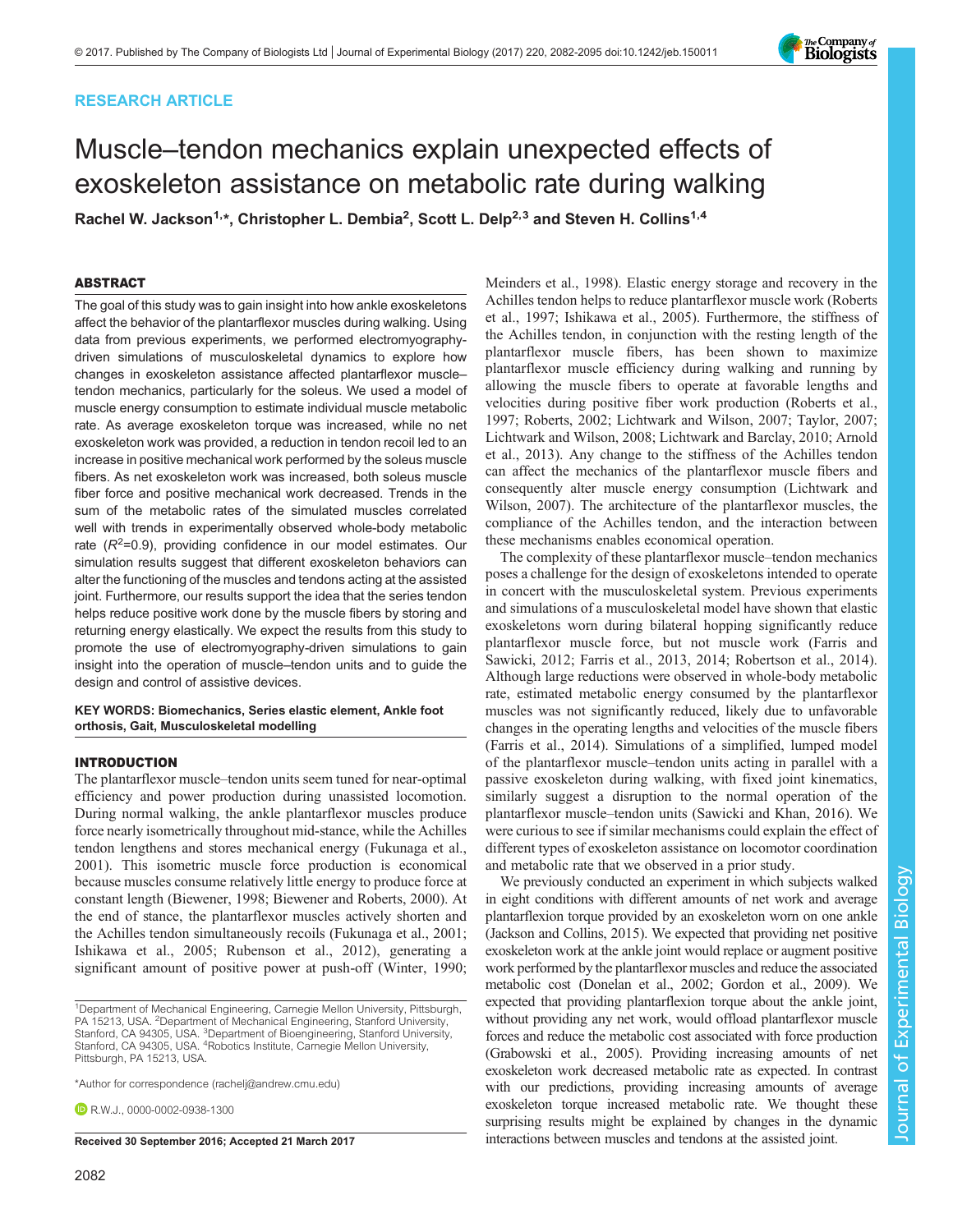We were unable to explore changes at the muscle–tendon level during assisted walking using direct measurement in our previous study. Although muscle fiber length changes can be measured using ultrasound imaging, the number of muscles that can be imaged is limited. Furthermore, it is not yet feasible to directly measure individual muscle force and metabolic rate during locomotor tasks in humans. An alternative approach for investigating how plantarflexor muscle–tendon mechanics are affected by different exoskeleton behaviors is to conduct simulations with a musculoskeletal model. Driving a musculoskeletal model with experimentally measured electromyography and joint kinematics is one promising simulation technique for generating realistic estimates of muscle–tendon mechanics ([Lloyd and Besier, 2003](#page-13-0); [Arnold et al., 2013;](#page-12-0) [Farris et al., 2014; Markowitz and Herr, 2016\)](#page-13-0). Simulated muscle–tendon mechanics can be fed into models of muscle energy consumption to obtain estimates of muscle-level energetics [\(Umberger et al., 2003; Bhargava et al., 2004](#page-13-0); [Umberger](#page-13-0) [and Rubenson, 2011](#page-13-0); [Uchida et al., 2016](#page-13-0)). Such estimates could potentially provide an explanation for the observed changes in whole-body energy consumption.

The purpose of this study was to explore how the mechanics and energetics of the plantarflexor muscle–tendon units change when subjected to different perturbations applied by an ankle exoskeleton. We used muscle activity and joint kinematics data to drive simulations of a musculoskeletal model and obtain estimates of muscle-level mechanics and energetics. We focused our musculoskeletal analyses on the soleus because observed changes were most pronounced in this muscle–tendon unit, and it is the muscle–tendon unit most analogous to the exoskeleton. We hypothesized that providing exoskeleton torque without providing any net work detuned the soleus muscle–tendon unit, leading to reduced elastic recoil of the tendon and increased work by the muscle fibers. We hypothesized that providing net positive exoskeleton work, focused at the end of stance, more fully replaced the role of the soleus muscle–tendon unit, thereby reducing energy consumed at the ankle joint and elsewhere. We expected the results from this study to shed light on how exoskeletons should interact with the muscles and tendons to achieve the greatest benefits.

## MATERIALS AND METHODS

We performed electromyography-driven simulations of a musculoskeletal model to explore changes in plantarflexor muscletendon mechanics under a variety of systematically chosen ankle exoskeleton perturbations (Fig. 1). Electromyography and kinematic data were fed into a musculoskeletal simulation that generated estimates of muscle-level mechanics. The simulated muscle–tendon mechanics were input into a muscle-level metabolics model to obtain estimates of individual muscle metabolic rate. We analysed these simulations to gain insight into how the ankle plantarflexor muscle– tendon units are impacted during walking with an ankle exoskeleton.

## Previous experiment

We previously conducted an experiment exploring the independent effects of a particular form of ankle exoskeleton torque support and work input on human coordination and metabolic energy consumption during walking [\(Jackson and Collins, 2015](#page-13-0)). Eight healthy, able-bodied subjects (seven men and one woman; age=25.1 $\pm$ 5.1 years; body mass=77.5±5.6 kg; leg length=0.89±0.03 m) wore a tethered, unilateral ankle exoskeleton, capable of providing up to 120 N m of plantarflexion torque [\(Witte et al., 2015\)](#page-13-0), while walking on a treadmill at  $1.25 \text{ m s}^{-1}$ . We ran two separate parameter sweeps. In the first parameter sweep, average exoskeleton torque was increased across conditions, while net exoskeleton work was held constant at approximately zero. In the second parameter sweep, net exoskeleton work rate was increased across conditions, while average exoskeleton torque was held constant. Metabolic rate, ground reaction forces, motion capture marker positions and muscle activities were measured across all conditions. Data from these experiments were used to drive the musculoskeletal simulations of the current study.

A small fraction of electromyographical signals could not be properly analysed due to poor electrode connectivity and a faulty sensor. Raw electromyographical signals were identified as erroneous if they crossed a threshold of 2 mV. An erroneous signal for a specific subject, muscle and condition led us to exclude that signal across all exoskeleton torque conditions or all exoskeleton work conditions, ensuring that averages were always computed across the same subjects for all conditions in the relevant sweep. Approximately 10% of electromyographical data were thereby excluded from the current study.

## Musculoskeletal model

We drove a generic lower-body musculoskeletal model adapted from a previously published model ([Arnold et al., 2010](#page-12-0)). The model included the pelvis and both legs, with segments and degrees of freedom as defined by [Arnold et al. \(2010\)](#page-12-0). The bones in this model were created by digitizing bones of an average-height male ([Delp](#page-13-0)



Fig. 1. Workflow of the musculoskeletal simulation and metabolics calculation. Experimentally collected electromyography (EMG<sub>processed</sub>) and joint angles  $(\theta_{\text{points}})$  were fed as inputs into the musculoskeletal model. Processed electromyography was used as muscle excitation and drove the musculoskeletal simulation. Joint angles were used to prescribe lower-body kinematics. The musculoskeletal simulation generated estimates of muscle–tendon unit mechanics  $(MTU_{\text{mechanics}})$ . A subset of muscle–tendon mechanics, namely activation (act), muscle fiber force  $(F_M)$ , muscle fiber length ( $L_M$ ), and muscle fiber velocity ( $v_M$ ), were fed into a metabolics model. This model produced estimates of individual muscle activation/maintenance heat rates ( $E_{\text{act}}$ ), shortening/lengthening heat rates  $(\dot{E}_{S/L})$ , and mechanical work rates ( $\dot{E}_{W}$ ). Summing the heat and work rates together resulted in an estimate of muscle-level metabolic rate ( $\dot{E}_{\text{met}}$ ).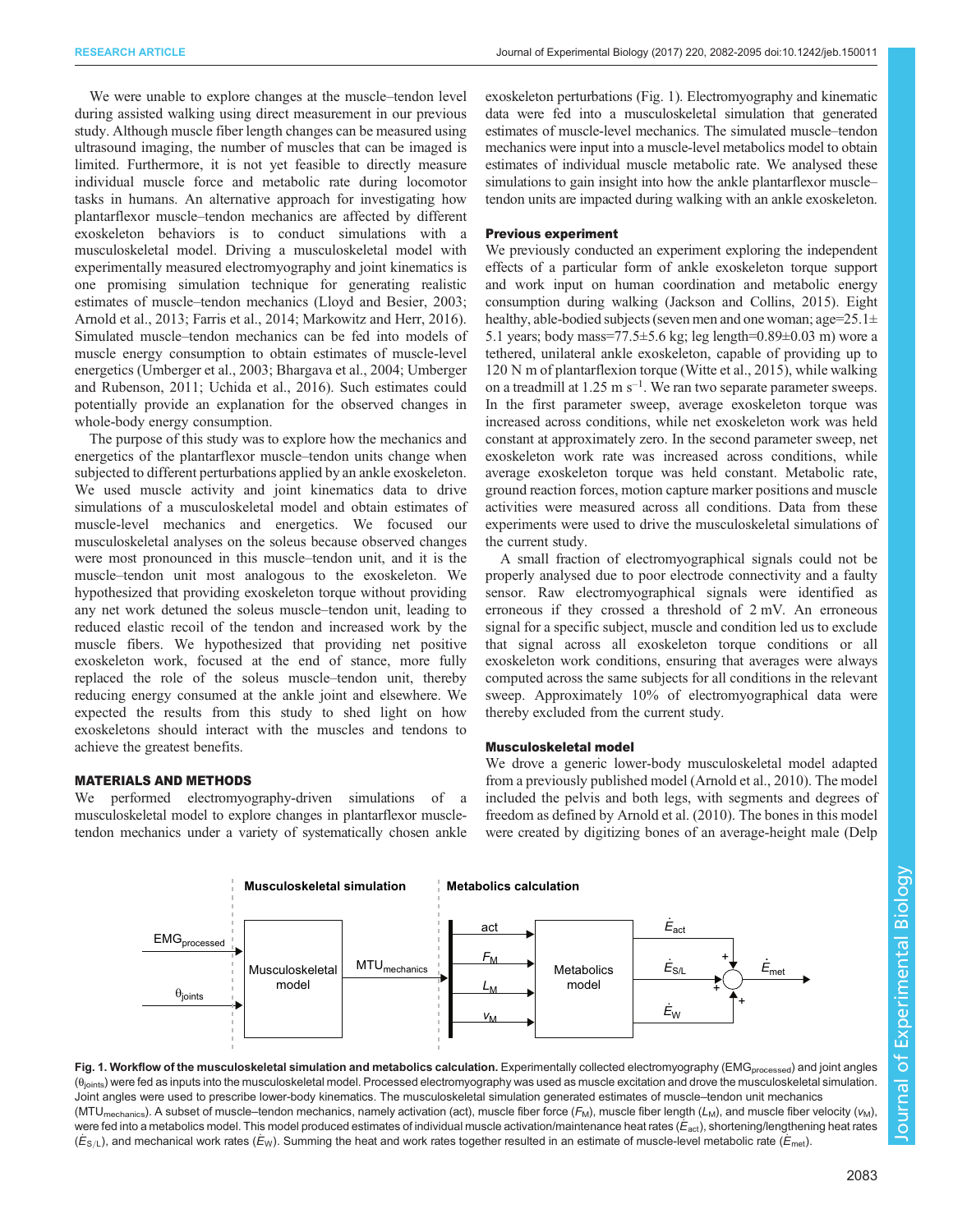#### Table 1. Parameters of the musculoskeletal model

|                            | Maximum isometric           | Optimal fiber length, | Tendon slack | Tendon strain           | Pennation angle |
|----------------------------|-----------------------------|-----------------------|--------------|-------------------------|-----------------|
|                            | force, $F_{\text{max}}$ (N) | $L_0$ (cm)            | length (cm)  | at $F_{\text{max}}$ (%) | at $L_0$ (rad)  |
| Lateral gastrocnemius      | 606                         | 5.9                   | 38.0         | 10                      | 0.21            |
| Medial gastrocnemius       | 1308                        | 5.1                   | 40.3         | 10                      | 0.17            |
| Soleus                     | 3586                        | 4.4                   | 27.9         | 10                      | 0.49            |
| Tibialis anterior          | 674                         | 6.8                   | 24.1         | 3.3                     | 0.17            |
| Vastus medialis            | 1444                        | 9.7                   | 11.2         | 3.3                     | 0.10            |
| Rectus femoris             | 849                         | 7.6                   | 34.6         | 3.3                     | 0.24            |
| Biceps femoris (long head) | 705                         | 11.0                  | 32.2         | 3.3                     | 0.20            |

[et al., 1990;](#page-13-0) [Arnold et al., 2010\)](#page-12-0). We chose this model because it has previously been used to examine muscle fiber dynamics during human walking and running at different speeds [\(Arnold et al., 2013\)](#page-12-0) and to understand the effects of elastic ankle exoskeletons on the mechanics and energetics of muscles during hopping ([Farris et al.,](#page-13-0) [2014](#page-13-0)).

Of the original 35 lower-limb muscles in the model, we only included the muscles for which we had electromyographic data: lateral gastrocnemius, medial gastrocnemius, soleus, tibialis anterior, vastus medialis, rectus femoris and biceps femoris long head. Each muscle was modelled as a Hill-type muscle, with a single fiber contractile element and series tendon. Muscle-specific parameters included in the model were optimal fiber length, pennation angle at optimal fiber length, tendon slack length and maximum isometric force. These parameters were based on measurements of 21 cadavers ([Ward et al., 2009](#page-13-0)) and the values used for tendon slack length and maximum isometric force were further based on those computed by [Arnold et al. \(2010\)](#page-12-0). The exact muscle-specific parameters of the generic model used in this study are provided in Table 1. We used 10% tendon strain at maximum isometric force for the lateral gastrocnemius, medial gastrocnemius and soleus based on results from another study that found these values to result in strains that more closely matched ultrasound measurements ([Arnold et al., 2013](#page-12-0)). Maximum fiber contraction velocity was set to 10 optimal fiber lengths per second for all muscles [\(Arnold et al., 2010](#page-12-0)).

#### Musculoskeletal simulation

We performed electromyography-driven simulations of muscle– tendon dynamics during walking with an ankle exoskeleton using the OpenSim musculoskeletal modelling software (version 3.1; [Delp et al., 2007](#page-13-0)). As we were interested in understanding musclelevel mechanics, it was important that individual muscle activation patterns were estimated appropriately. Driving simulations with electromyographical data, rather than estimating muscle excitations by solving a constrained optimization problem, helps to ensure proper estimates of muscle activations [\(Lloyd and Besier, 2003](#page-13-0); [Zajac et al., 2003; Buchanan et al., 2005;](#page-13-0) [Arnold and Delp, 2011\)](#page-12-0). Prescribing joint kinematics helps to ensure that total muscle– tendon unit length changes are simulated accurately and that experimentally measured motions are obeyed even when muscles are omitted [\(Lloyd and Besier, 2003;](#page-13-0) [Arnold et al., 2013](#page-12-0); [Farris](#page-13-0) [et al., 2014](#page-13-0)). Muscle-level activations and muscle–tendon unit length changes provide sufficient information to obtain estimates of muscle–tendon mechanics, specifically muscle fiber force, muscle fiber length, muscle fiber velocity and tendon length [\(Arnold et al.,](#page-12-0) [2010](#page-12-0)). Given measured muscle activity and joint kinematics, we were able to generate estimates of plantarflexor muscle–tendon mechanics. Muscle–tendon mechanics generated using electromyography-driven simulations, with prescribed joint

kinematics, have shown reasonable qualitative agreement with ultrasound measurements [\(Farris et al., 2014\)](#page-13-0). Such methods have also been shown to successfully match net joint moments measured via dynamometers [\(Manal et al., 2012\)](#page-13-0).

Optimal fiber length and tendon slack length were scaled to each participant's anthropometry using marker data collected from a static trial, such that they maintained the same ratio as in the generic model. For each participant, the same muscle–tendon parameters were used across all experimental conditions. Data from a single averaged stride, for each participant for each condition, was provided as the input to the simulation. Marker data were fed into OpenSim's inverse kinematics tool, which generated joint angles. A processed version of electromyographical data was used as the control, i.e. excitation, signal in OpenSim's forward simulation tool. The raw electromyographical data were high-pass filtered (fourth order, Butterworth, 20 Hz cut-off frequency, recursive) to remove movement artifact, full-wave rectified and low-pass filtered (fourth order, Butterworth, 6 Hz cut-off frequency, recursive) to smooth the signal [\(Ferris et al., 2006](#page-13-0); [De Luca et al., 2010](#page-13-0)). It was then normalized to maximum muscle activity measured during normal walking, scaled and delayed. The process of selecting the scaling and delay factors is discussed in the next subsection.

## Electromyography parameter optimization

To improve the accuracy of our simulations, we optimized the electromyography scaling and delay factors such that the error between muscle-generated ankle joint mechanics and those derived through inverse dynamics was minimized for each subject across the conditions with increasing average exoskeleton torque. We chose to optimize these parameters because they had a large impact on muscle-generated ankle joint mechanics. Muscle-generated ankle joint moments were calculated by summing the joint moments, defined as the product of the tendon force and moment arm, of the medial gastrocnemius, lateral gastrocnemius, soleus and tibialis anterior. Inverse dynamics-derived ankle joint moments were obtained using OpenSim's inverse dynamics tool, which required joint angles from inverse kinematics, measured ground reaction forces, and exoskeleton torques as inputs. Exoskeleton torques were modelled as equal and opposite external torques applied to the shank and the foot. Both computed ankle joint moments were multiplied by ankle joint velocity to obtain muscle-generated and inverse dynamics-derived ankle joint powers. Other studies have reported that the combination of the soleus, medial gastrocnemius and lateral gastrocnemius contribute about 90% of the total ankle plantarflexion moment, and the tibialis anterior contributes more than 50% of the total ankle dorsiflexion moment in the model [\(Arnold et al., 2013\)](#page-12-0), suggesting that these muscles are sufficient for generating realistic ankle joint mechanics. We did not, however, expect a perfect match between the two methods [\(Hicks et al.,](#page-13-0) [2015\)](#page-13-0).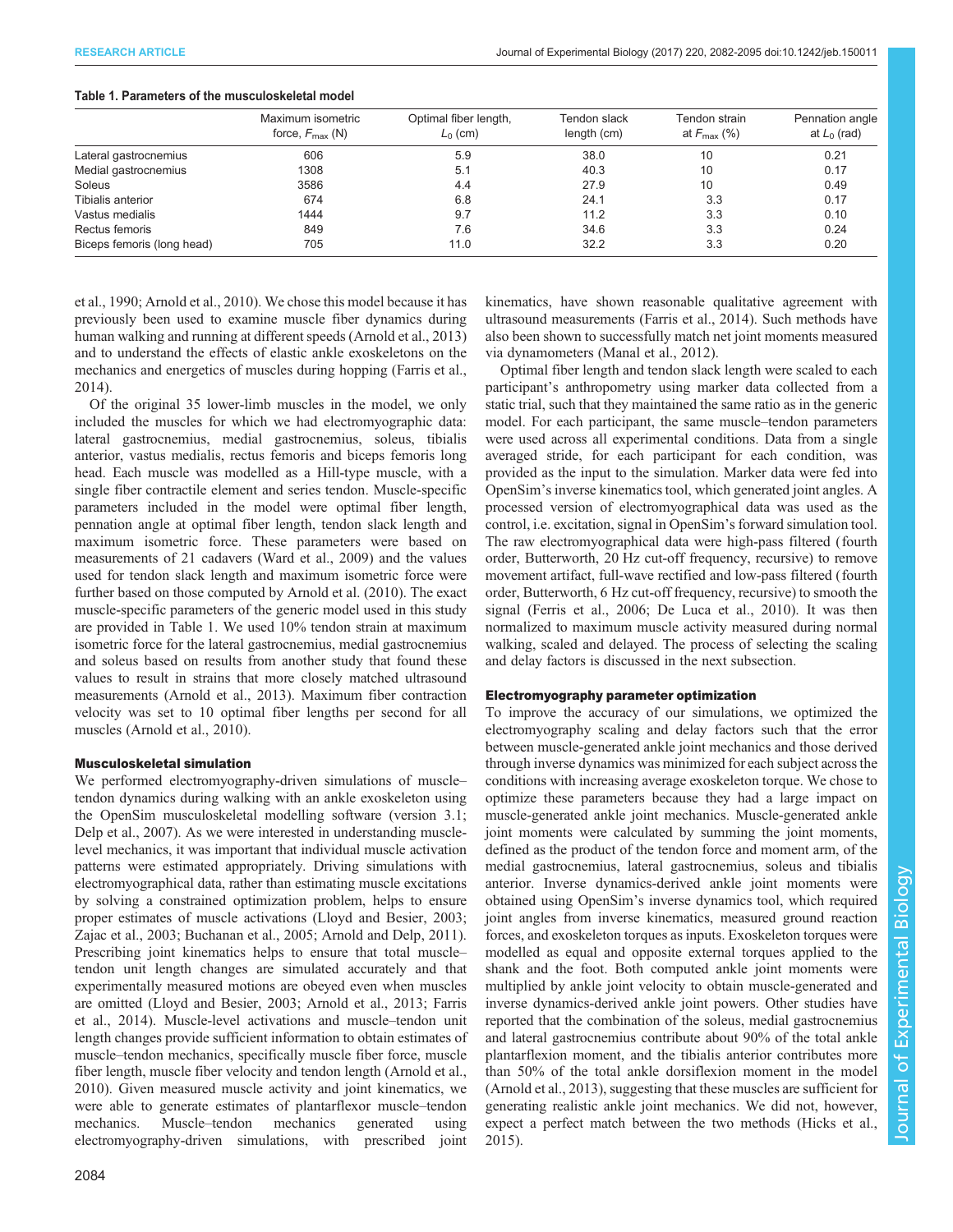|  | Table 2. Optimized electromyography scaling factors and delays |  |  |
|--|----------------------------------------------------------------|--|--|
|  |                                                                |  |  |

| Subject | Delay (ms) | Medial gastrocnemius<br>scaling factor | Lateral gastrocnemius<br>scaling factor | Soleus scaling<br>factor | Tibialis anterior<br>scaling factor |
|---------|------------|----------------------------------------|-----------------------------------------|--------------------------|-------------------------------------|
|         |            | 0.10                                   | 0.45                                    | 0.95                     | 0.31                                |
| 2       |            | 0.23                                   | 0.37                                    | 0.94                     | 0.55                                |
| 3       |            | 0.26                                   | 0.26                                    | 0.90                     | 0.44                                |
| 4       |            | 0.26                                   | 0.26                                    | 0.90                     | 0.44                                |
| 5       | 5.8        | 0.12                                   | 0.10                                    | 0.86                     | 0.46                                |
| 6       |            | 0.31                                   | 0.30                                    | 0.95                     | 0.44                                |
|         |            | 0.29                                   | 0.42                                    | 0.95                     | 0.39                                |
| 8       | 7.8        | 0.12                                   | 0.10                                    | 0.95                     | 0.49                                |

To obtain the optimal values of the scaling and delay factors for the muscles acting about the ankle joint, we performed gradient descent optimization. In order to address differences across subjects, we used scaling and delay factors that were subject specific. For a given subject, the same delay was used for all muscles, while a different scaling factor was used for each muscle. Peak muscle activation during walking, relative to maximum voluntary contraction of that muscle, varies significantly across muscles, therefore suggesting the importance of muscle-specific scaling factors [\(Perry and Burnfield, 2010](#page-13-0)). Differences in electromechanical delay across muscles is a more complicated issue [\(Corcos et al., 1992; Hug et al., 2011\)](#page-13-0). While studies have shown that the delay may be muscle dependent ([Conchola et al.,](#page-13-0) [2013](#page-13-0)), we were able to achieve sufficiently accurate timing of joint moments and powers without such added complexity. Furthermore, previous studies have used a single electromechanical delay across muscles and subjects and obtained reasonable results [\(Lloyd and](#page-13-0) [Besier, 2003](#page-13-0); [Arnold et al., 2013](#page-12-0)).

In total, there were five optimization parameters for each subject: the delay, the medial gastrocnemius scaling factor, the lateral gastrocnemius scaling factor, the soleus scaling factor, and the tibialis anterior scaling factor. The root mean square errors (RMSEs) between the muscle-generated ankle joint moments and powers and the inverse dynamics-derived ankle joint moments and powers were used to quantify the quality of fit. The norm of the RMSEs across the five increasing average exoskeleton torque conditions was chosen as the objective function. The optimized parameters for each subject are provided in Table 2. Because our simulations only include three muscles that cross the knee and hip joints, muscle-generated knee and hip joint mechanics should not be expected to match inverse dynamics-derived knee and hip joint mechanics [\(Arnold et al., 2013](#page-12-0)). Therefore we did not optimize the scaling factors for these three muscles, but estimated them as the percentage of the maximum voluntary contraction produced during normal walking observed in other experiments ([Perry and Burnfield,](#page-13-0) [2010](#page-13-0)).

## Optimization testing

The optimized parameters produced reasonable ankle joint moments and powers [\(Fig. 2](#page-4-0)). The average RMSE, over subjects and conditions, between muscle-generated and inverse dynamicsderived ankle joint moments was  $0.13 \text{ N m kg}^{-1}$ , which was 11% of the average peak of the inverse dynamics-derived ankle joint moment  $(1.2 \text{ N m kg}^{-1})$ . The average RMSE between musclegenerated and inverse dynamics-derived ankle joint powers was  $0.19$  W kg<sup>-1</sup>, which was 9% of the average peak of the inverse dynamics-derived ankle joint power (2.2 W kg<sup>-1</sup>). Musclegenerated ankle joint moments were found to be within two standard deviations of inverse dynamics-derived ankle joint

moments, on average, which has been considered acceptable by other researchers ([Hicks et al., 2015](#page-13-0)). The error in the timing of peak subject-averaged joint moments and powers had a maximum value of 1.6% of the gait cycle across all conditions. We were most interested in trends in ankle joint moments and powers with increasing average exoskeleton torque and net exoskeleton work, so an exact match in the absolute values of muscle-generated and inverse dynamics-derived ankle joint mechanics was not necessary.

## Metabolics model

We used the results of the electromyography-driven simulations to estimate the energy consumed by each muscle using a modified version of Umberger's muscle metabolics model [\(Umberger et al.,](#page-13-0) [2003; Umberger, 2010](#page-13-0); [Uchida et al., 2016](#page-13-0)). The metabolics model contains three different heat rates: the activation/maintenance heat rate, the fiber shortening/lengthening heat rate, and the fiber mechanical work rate. These heat rates depend in part on the muscle's excitation, activation, fiber length, fiber velocity and fiber force. We explored the effect of each heat rate on the total metabolic rate for the muscles under consideration. Additionally, we summed the metabolic rates for each of the muscles simulated in our study and investigated how well estimated trends in individual and summed muscle metabolic rates explained changes in whole-body metabolic rate.

A lack of comparative experimental data makes it difficult to validate metabolics models. Other studies have validated their metabolics estimates by comparing simulated whole-body metabolic rate, defined as the sum of the individually simulated muscle metabolic rates, and indirect calorimetry ([Umberger et al.,](#page-13-0) [2003; Markowitz and Herr, 2016](#page-13-0)). As our study only includes a subset of potentially costly muscles, we did not expect the sum of metabolic rates of these muscles to accurately represent absolute changes in whole-body metabolic rate. Furthermore, we were most interested in trends across the different experimental conditions, as opposed to absolute differences. For these reasons, we limit our validation to the percentage change in the sum of the individually simulated muscle metabolic rates.

The version of Umberger's metabolics model that is implemented in OpenSim is configurable, and we chose to use the original version of Umberger's metabolics model ([Umberger et al., 2003\)](#page-13-0) with two modifications introduced by [Uchida et al. \(2016\)](#page-13-0), as these modifications provided more accurate estimates compared with indirect calorimetry in similar studies. The first modification was the addition of a model of orderly fiber recruitment. Umberger's model assumes that the ratio of slow- to fast-twitch fibers that are recruited is equal to the ratio of slow- to fast-twitch fibers comprising the muscle. In the modified model, the ratio of slow- to fast-twitch fibers that are recruited instead varies with excitation so that fasttwitch fibers are increasingly used as excitation increases [\(Bhargava](#page-13-0)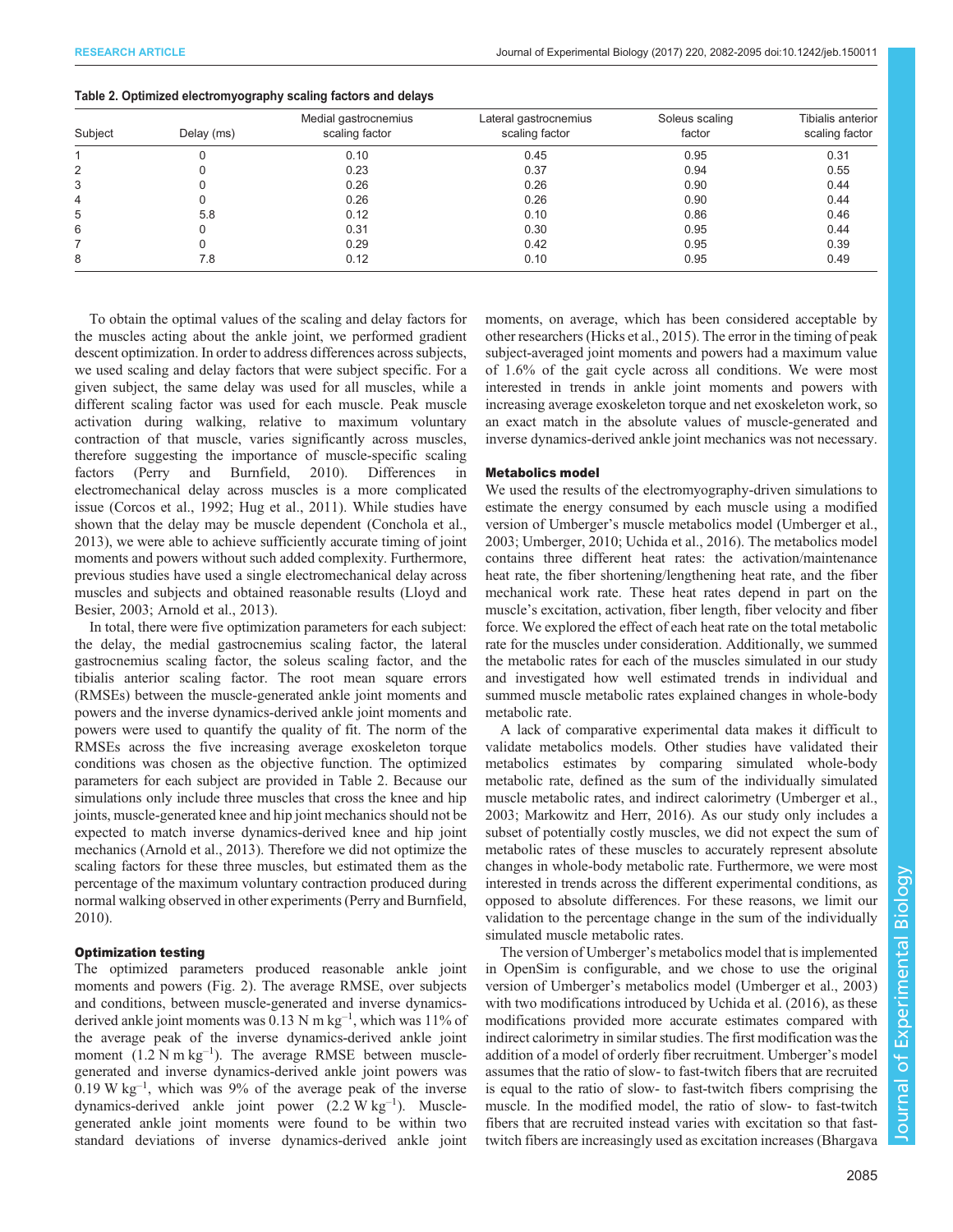<span id="page-4-0"></span>

Fig. 2. Comparison of simulated muscle-generated and inverse dynamics-derived ankle joint mechanics. Top row: simulated muscle-generated ankle joint moments compared with inverse dynamics-derived ankle joint moments. Bottom row: simulated muscle-generated ankle joint powers compared with inverse dynamics-derived ankle joint powers. Simulated muscle-generated joint moments and powers were calculated by summing the individual contributions of the exoskeleton-side lateral gastrocnemius, medial gastrocnemius, soleus and tibialis anterior. Each line is the subject mean (N=8) for a given condition. Conditions with increasing average exoskeleton torque are shown in green. Conditions with increasing net exoskeleton work rate are shown in purple. Darker colors indicate higher values. Normal walking, without an exoskeleton, is shown by the gray dashed line. All values were normalized to body mass. For reference, exoskeleton torque trajectories for each of the different conditions can be found in fig. 4 of [Jackson and Collins \(2015\).](#page-13-0)

[et al., 2004\)](#page-13-0). The second modification was that the total metabolic rate at any time could not be negative (theoretically, total metabolic rate could be negative if the fiber mechanical work rate was negative and exceeded the total heat rate in magnitude). This change was consistent with the argument that eccentric work cannot cause a net synthesis of ATP ([Miller, 2014](#page-13-0)).

#### Normalization and statistical analysis

We compared changes in trajectories of muscle fiber forces, muscle fiber lengths, muscle fiber velocities, muscle fiber powers and tendon lengths across all experimental conditions. Average values of outcomes of interest were computed by integrating strideaveraged trajectories over the period of interest and dividing by average stride time of the corresponding trial. Instantaneous values of outcomes of interest were computed by taking the values of the stride-averaged trajectories at the defined times for each subject for each condition. Timing of these values varied across conditions; this was taken into account when calculations were performed. Muscle fiber force was normalized to maximum isometric force as defined in the model, tendon length was normalized to tendon slack length, muscle fiber length was normalized to optimal muscle fiber length, and fiber velocity was normalized to the maximum shortening velocity. Muscle fiber power was calculated as the product of muscle fiber force and muscle fiber velocity at each instant in time. Muscle fiber power and work, as well as all measures of metabolic rate, were normalized to body mass. All outcomes were averaged across subjects. Correlations between estimated percentage changes in muscle-level metabolic rate and measured percentage changes in whole-body metabolic rate were performed on both subject-specific data and data averaged across all subjects. Percentage changes that were calculated on data averaged across subjects are referred to

in the text as average percentage changes. Standard deviations represent inter-subject variability.

We first performed a linear mixed-model ANOVA (random effect: subject; fixed effect: average torque or net work) to test for trend significance across experimental conditions in the different measured outcomes. We applied the Jarque–Bera test of normality to ensure samples being compared were normally distributed. For measures that showed trend significance and were normally distributed, we performed paired *t*-tests to compare two conditions. For measures that showed trend significance but were not normally distributed, we used the Wilcoxon signed rank test to compare two conditions. Across those experimental conditions for which average exoskeleton torque was systematically altered, pairwise statistical comparisons were made with respect to the condition that provided zero average exoskeleton torque. Across those experimental conditions for which net exoskeleton work rate was systematically altered, pairwise statistical comparisons were made with respect to the condition that provided zero net exoskeleton work with a controlled non-zero amount of average exoskeleton torque. After performing pairwise comparisons, we applied the Holm–Šídák step-down correction for multiple comparisons ([Glantz, 2012](#page-13-0)) and used a significance level of  $\alpha$ =0.05. The data used to produce our results are publicly available in Dryad (Jackson et al., 2017).

### Sensitivity analysis

To test the sensitivity of simulated muscle mechanics to model parameters, we conducted a sensitivity analysis. We varied soleus activation and deactivation time constants by  $\pm 10\%$  relative to the initial value, maximum fiber contraction velocity by  $\pm 20\%$  relative to the initial value, maximum isometric force by  $\pm 10\%$  relative to the initial value, tendon slack length by  $\pm 5\%$  relative to the initial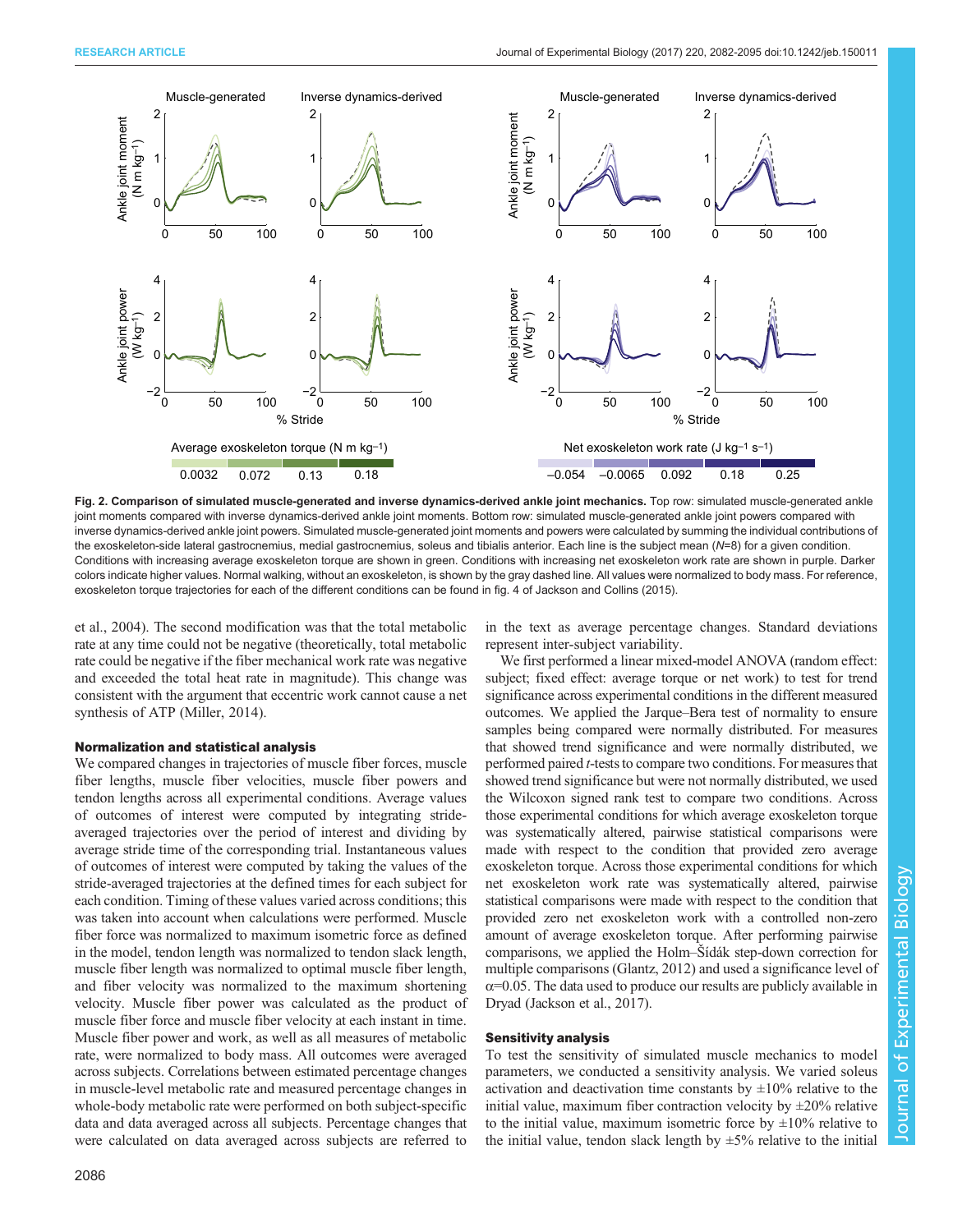value, and tendon strain at maximum isometric muscle force by an absolute  $\pm 1\%$ . Varying these model parameters as described produced human-like values of muscle mechanics and did not significantly affect trends observed in the outcomes of interest [\(Figs S1](http://jeb.biologists.org/lookup/doi/10.1242/jeb.150011.supplemental)–S6). The figures presented in the [supplementary materials](http://jeb.biologists.org/lookup/doi/10.1242/jeb.150011.supplemental) on the sensitivity analysis are representative of the changes observed in muscle mechanics and metabolic rates when the reported model parameters were varied.

## RESULTS

Perturbing the biological ankle joint with an active exoskeleton altered plantarflexor muscle–tendon mechanics and energetics as well as whole-body coordination patterns. Applying exoskeleton torques in parallel with the biological ankle muscles, without providing any net work, reduced soleus activation and force, but increased muscle fiber excursion, contraction velocity, and consequently, positive muscle fiber work. Increased positive muscle fiber work offset the observed decrease in activation heat rate of the exoskeleton-side soleus. Providing net work with an ankle exoskeleton reduced soleus activation and force during push-off, without significantly altering muscle fiber excursion and velocity, leading to an overall decrease in metabolic rate. Trends in estimated individual and combined muscle metabolic rates correlated well with experimentally observed trends in whole-body metabolic rate.

## Effects of increasing average exoskeleton torque on locomotor coordination

#### Exoskeleton-side soleus muscle–tendon mechanics

As exoskeleton average torque was independently increased, the mechanics of the soleus muscle–tendon unit at the assisted ankle joint were disrupted. Average exoskeleton-side soleus muscle activation decreased by 69% during mid-stance and by 21% during late stance across exoskeleton torque conditions  $(P=8\times10^{-3}$ and P=0.02, respectively; [Fig. 3](#page-6-0)A). Average exoskeleton-side soleus muscle fiber force decreased by 65% during mid-stance and by 45% during late stance across exoskeleton torque conditions  $(P=8\times10^{-3}$  and  $P=2\times10^{-5}$ , respectively; [Fig. 3](#page-6-0)B). Change in tendon length, from the instant the soleus muscle fiber started lengthening to the instant it transitioned from lengthening to shortening, decreased by 74% across exoskeleton torque conditions  $(P=1\times10^{-3})$ ; [Fig. 3C](#page-6-0)). Soleus muscle fiber length, at the instant the soleus muscle transitioned from lengthening to shortening, increased by 12% and muscle fiber contraction velocity, at the instant of peak muscle fiber power, increased by 155% across exoskeleton torque conditions  $(P=1\times10^{-3}$  and P=0.02, respectively; [Fig. 3D](#page-6-0), E). Positive muscle fiber work during late stance increased by 232% across exoskeleton torque conditions  $(P=0.01; Fig. 3F)$  $(P=0.01; Fig. 3F)$  $(P=0.01; Fig. 3F)$ . Similar trends were observed in the medial and lateral gastrocnemius muscles for a majority of these outcomes, but to a lesser extent (see Appendix, [Figs A1,](#page-10-0) [A2](#page-11-0)).

## Exoskeleton-side soleus and elastic element work rates

The positive work rate of the exoskeleton plus tendon decreased with increasing average exoskeleton torque (ANOVA,  $P=2\times10^{-3}$ ; [Fig. 4](#page-7-0)) while the positive work rate of the soleus muscle increased by 142% across exoskeleton torque conditions  $(P=0.02)$ . The positive work rate of the combined exoskeleton, tendon and soleus muscle remained relatively unchanged as exoskeleton torque was increased (ANOVA,  $P=0.9$ ).

#### Exoskeleton-side soleus metabolic rate

The trend in estimated metabolic rate of the exoskeleton-side soleus as average exoskeleton torque was increased appeared to be similar to the trend in measured whole-body metabolic rate ([Fig. 5\)](#page-8-0). Average activation/maintenance heat rate decreased by 28% across exoskeleton torque conditions  $(P=2\times10^{-3})$ . Average shortening/ lengthening heat rate appeared to increase with increasing average exoskeleton torque, but the trend was not significant (ANOVA,  $P=0.1$ ). Positive mechanical work rate increased by 144% from the condition with no exoskeleton torque to the condition with the second-highest exoskeleton torque  $(P=8\times10^{-3})$ . Correlating the estimated percentage change in soleus metabolic rate  $(E_{\text{soleus}})$ with the experimentally observed percentage change in whole-body metabolic rate ( $\dot{E}_{\text{measured}}$ ), the best fit line was found to be  $\dot{E}_{\text{measured}} \approx 0.1 \times \dot{E}_{\text{soleus}} + 5.0 \text{ (}R^2 = 0.3, P = 2 \times 10^{-3}\text{).}$  Correlating the average estimated percentage change in soleus metabolic rate  $(E_{\text{soleus,avg}})$  with the average experimentally observed percentage change in whole-body metabolic rate ( $\dot{E}_{\text{measured,avg}}$ ), the best fit line was found to be  $E_{\text{measured,avg}} \approx 0.2 \times E_{\text{soleus,avg}} + 0.1$  ( $R^2 = 0.8$ ,  $P=0.1$ ).

#### Contralateral limb vastus metabolic rate

Estimated metabolic rate of the contralateral limb vastus increased with increasing average exoskeleton torque  $(ANOVA, P=0.02;$ [Fig. 5\)](#page-8-0) and matched trends in measured whole-body metabolic rate. Correlating the estimated percentage change in contralateral limb vastus metabolic rate ( $\dot{E}_{\text{vastus}}$ ) with the experimentally observed percentage change in whole-body metabolic rate  $(E_{\text{measured}})$ , the best fit line was found to be  $E_{\text{measured}} \approx 0.2 \times E_{\text{vastus}} + 1.2$  ( $R^2 = 0.8$ ,  $P=2\times10^{-8}$ ). Correlating the average estimated percentage change in contralateral limb vastus metabolic rate ( $E_{\text{vastus,avg}}$ ) with the average experimentally observed percentage change in whole-body metabolic rate ( $\dot{E}_{\text{measured,avg}}$ ), the best fit line was found to be  $\dot{E}_{\text{measured,avg}} \approx 0.2 \times \dot{E}_{\text{vastus,avg}} + 1.0 \ (R^2=0.9, P=0.05).$ 

## Sum of the metabolic rates of simulated muscles

The trend in the sum of the metabolic rates of simulated muscles with increasing average exoskeleton torque was similar to the trend observed in measured whole-body metabolic rate ([Fig. 5\)](#page-8-0). Correlating the estimated percentage change in the sum of the metabolic rates of the simulated muscles  $(E_{\text{estimated}})$  with the experimentally observed percentage change in whole-body metabolic rate  $(E_{\text{measured}})$ , the best fit line was found to be  $E_{\text{measured}} \approx 0.4 \times E_{\text{estimated}} + 3.4 \quad (R^2=0.6, \quad P=7\times10^{-8})$ . Correlating the average estimated percentage change in the sum of the metabolic rates of the simulated muscles ( $E_{\text{estimated,avg}}$ ) with the average experimentally observed percentage change in whole-body metabolic rate ( $\dot{E}_{\text{measured,avg}}$ ), the best fit line was found to be  $\dot{E}_{\text{measured,avg}} \approx 0.7 \times \dot{E}_{\text{estimated,avg}} - 3.4 \ (R^2=0.9, P=0.02).$ 

## Effects of increasing net exoskeleton work on locomotor coordination

#### Exoskeleton-side soleus muscle-tendon mechanics

Effort-related measures of the assisted soleus decreased with increasing net exoskeleton work. Average exoskeleton-side soleus muscle activation and fiber force during mid-stance increased as net exoskeleton work was increased (ANOVA,  $P=8\times10^{-3}$  and  $P=3\times10^{-3}$ , respectively; [Fig. 3](#page-6-0)A,B). Average exoskeleton-side soleus muscle activation and fiber force during late stance decreased by 66 and 73%, respectively, across exoskeleton work conditions  $(P=5\times10^{-6}$  and  $P=2\times10^{-6}$ , respectively). Change in tendon length, from the instant the soleus muscle started lengthening to the instant it transitioned from lengthening to shortening, remained relatively unchanged as net exoskeleton work was increased (ANOVA, P=0.2; [Fig. 3](#page-6-0)C). Soleus muscle fiber length, at the instant the soleus muscle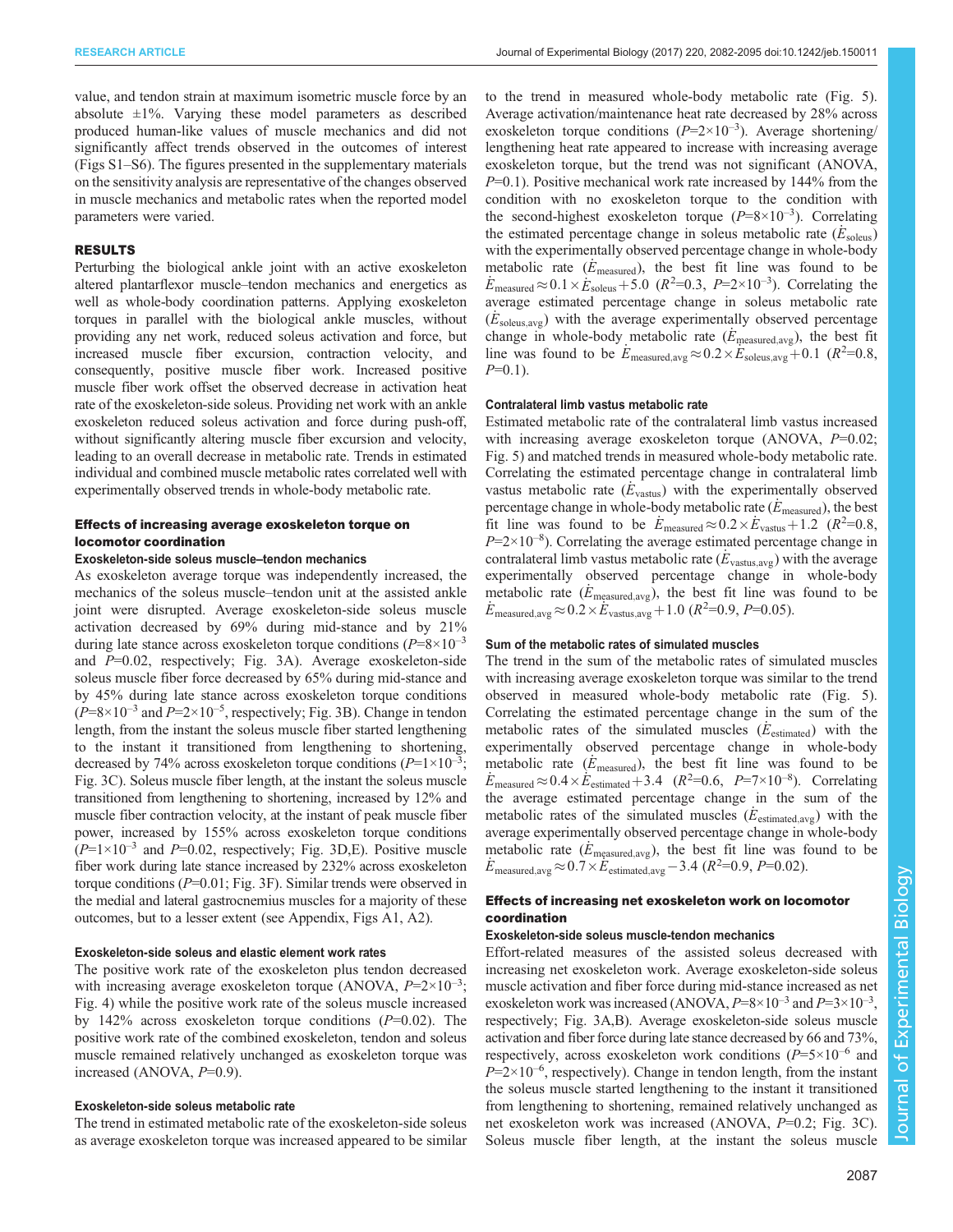<span id="page-6-0"></span>

Fig. 3. Soleus muscle-tendon mechanics under different ankle exoskeleton perturbations. (A) Soleus activation. (B) Soleus muscle fiber force normalized to maximum isometric force. (C) Tendon length normalized to tendon slack length. (D) Soleus muscle fiber length normalized to optimal fiber length. (E) Soleus muscle fiber velocity normalized to maximum fiber shortening velocity. (F) Soleus muscle fiber power normalized to body mass. Each curve is a subject average (N=8) trajectory. Bars and whiskers are subject means and standard deviations. Shaded bar plots represent the average of the corresponding trajectories over the shaded region. Unshaded bar plots represent instantaneous values of corresponding trajectories. Conditions with increasing average exoskeleton torque are shown in green. Conditions with increasing net exoskeleton work rate are shown in purple. Darker colors indicate higher values. Normal walking is shown by gray dashed lines. \*Statistical significance (P<0.05) with respect to the conditions designated by open circles; triangles indicate ANOVA significance.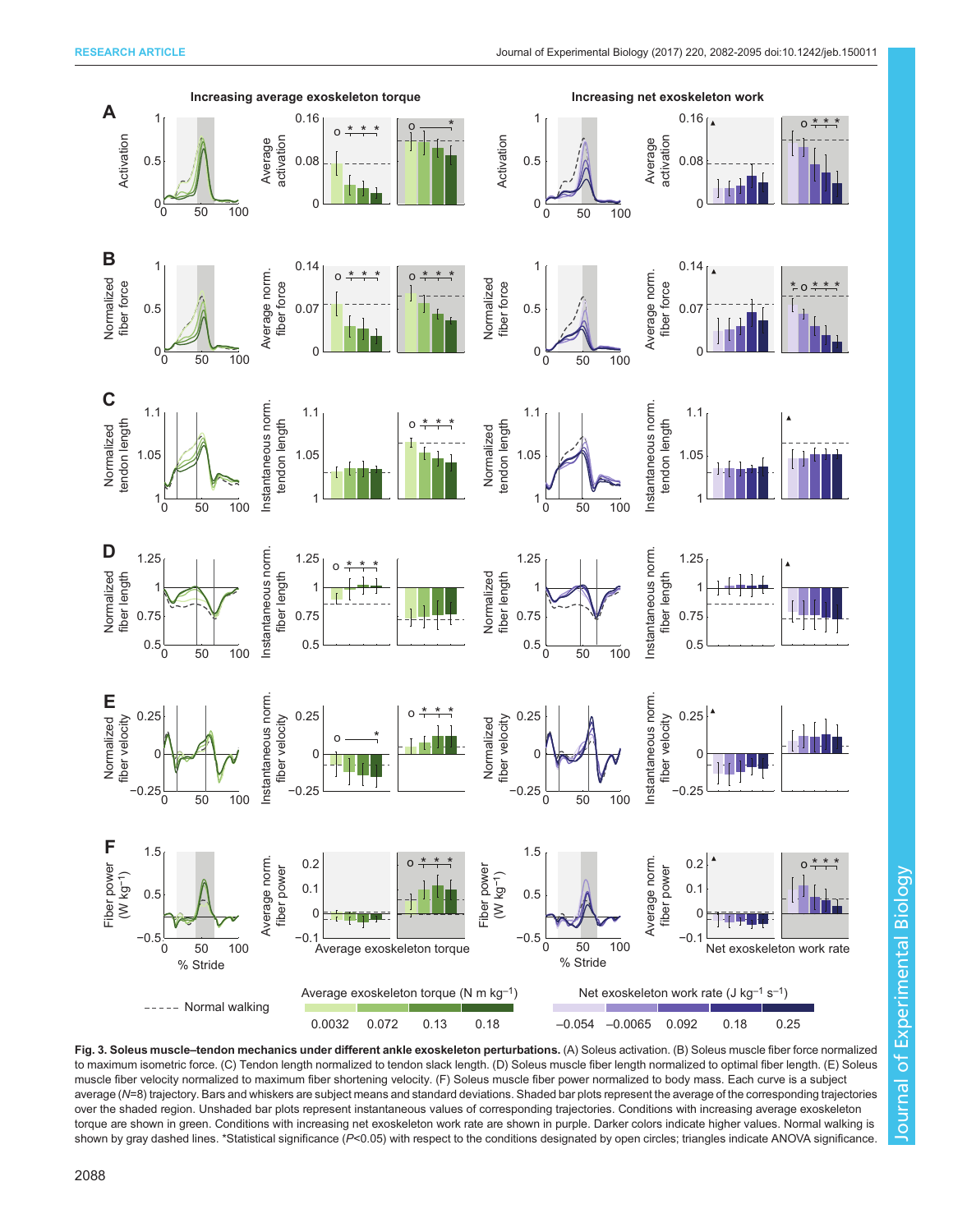<span id="page-7-0"></span>

Fig. 4. Negative, positive and net work rates of the soleus muscle and the combined passive elastic elements. From left to right: work rates of the exoskeleton plus tendon; work rates of the soleus muscle; work rates of the combined exoskeleton, tendon and soleus muscle. The top row shows negative work rates for the different elements, the middle row shows the positive work rates for the different elements, and the bottom row shows the net work rates for the different elements. Conditions with increasing average exoskeleton torque are shown in green. Conditions with increasing net exoskeleton work rate are shown in purple. Darker colors indicate higher values. Bars and whiskers are subject means and standard deviations ( $N=8$ ). \*Statistical significance ( $P<0.05$ ) with respect to the conditions designated by open circles; triangles indicate ANOVA significance.

transitioned from lengthening to shortening, and fiber contraction velocity at the instant of peak muscle fiber power, remained relatively constant across exoskeleton work conditions (ANOVA,  $P=0.06$  and  $P=0.06$ , respectively; [Fig. 3](#page-6-0)D, E). Muscle fiber work during late stance decreased by 77% across exoskeleton work conditions ( $P=8\times10^{-3}$ ; [Fig. 3](#page-6-0)E). Similar trends were observed in the medial and lateral gastrocnemius muscles for a majority of these outcomes, but to a lesser extent (see Appendix, [Figs A1](#page-10-0), [A2\)](#page-11-0).

#### Exoskeleton-side soleus and elastic element work rates

The positive work rate of the ankle exoskeleton plus the tendon increased by 137%, while the positive work rate of the soleus muscle decreased by 73% across exoskeleton work conditions  $(P=1\times10^{-5}$  and  $P=2\times10^{-4}$ , respectively; Fig. 4). The positive work rate of the combined system increased by 72% across exoskeleton work conditions  $(P=1\times10^{-4})$ .

#### Exoskeleton-side soleus metabolic rate

Estimated metabolic rate of the exoskeleton-side soleus decreased with increasing net exoskeleton work [\(Fig. 5\)](#page-8-0). Average activation/ maintenance heat rate and positive mechanical work rate decreased by 30 and 72%, respectively, across exoskeleton work conditions  $(P=5\times10^{-4}$  and  $P=8\times10^{-3}$ , respectively). Average shortening/ lengthening heat rate remained relatively unchanged, while negative mechanical work rate decreased as net exoskeleton work was increased (ANOVA,  $P=0.3$  and  $P=1\times10^{-3}$ , respectively). Total estimated soleus metabolic rate decreased by 66% across exoskeleton work conditions  $(P=8\times10^{-3})$ . Correlating the estimated percentage change in soleus metabolic rate  $(E_{\text{soleus}})$  with the experimentally observed percentage change in whole-body metabolic rate  $(\dot{E}_{\text{measured}})$ , the best fit line was found to be  $\dot{E}_{\text{measured}} \approx 0.2 \times \dot{E}_{\text{soleus}} + 0.1$  ( $R^2 = 0.4$ ,  $P = 8 \times 10^{-6}$ ). Correlating the average estimated percentage change in soleus metabolic rate  $(E_{\text{soleus,avg}})$  with the average experimentally observed percentage change in whole-body metabolic rate  $(E_{\text{measured,avg}})$ , the best fit line was found to be  $E_{\text{measured,avg}} \approx 0.4 \times E_{\text{soleus,avg}} + 3.6 \ (R^2 = 0.8,$  $P=0.03$ ).

#### Contralateral limb vastus metabolic rate

Estimated total metabolic rate of the contralateral limb vastus decreased with increasing net exoskeleton work (ANOVA,  $P=9\times10^{-8}$ ; [Fig. 5\)](#page-8-0). Correlating the estimated percentage change in contralateral limb vastus metabolic rate  $(E_{\text{vastus}})$  with the experimentally observed percentage change in whole-body metabolic rate  $(E_{\text{measured}})$ , the best fit line was found to be  $E_{\text{measured}} \approx 0.3 \times E_{\text{vastus}} - 1.7$  ( $R^2 = 0.5$ ,  $P = 2 \times 10^{-4}$ ). Correlating the average estimated percentage change in contralateral limb vastus metabolic rate  $(E_{\text{vastus,avg}})$  with the average experimentally observed percentage change in whole-body metabolic rate ( $\dot{E}_{\text{measured,avg}}$ ), the best fit line was found to be  $E_{\text{measured,avg}} \approx 0.5 \times E_{\text{vastus,avg}} + 3.5$  $(R^2=0.9, P=8\times10^{-3}).$ 

## Sum of the metabolic rates of simulated muscles

The sum of the metabolic rates of simulated muscles decreased with increasing net exoskeleton work (ANOVA,  $P=3\times10^{-8}$ ; [Fig. 5\)](#page-8-0). Correlating the estimated percentage change in the sum of the metabolic rates of the simulated muscles  $(E_{\text{estimated}})$  with the experimentally observed percentage change in whole-body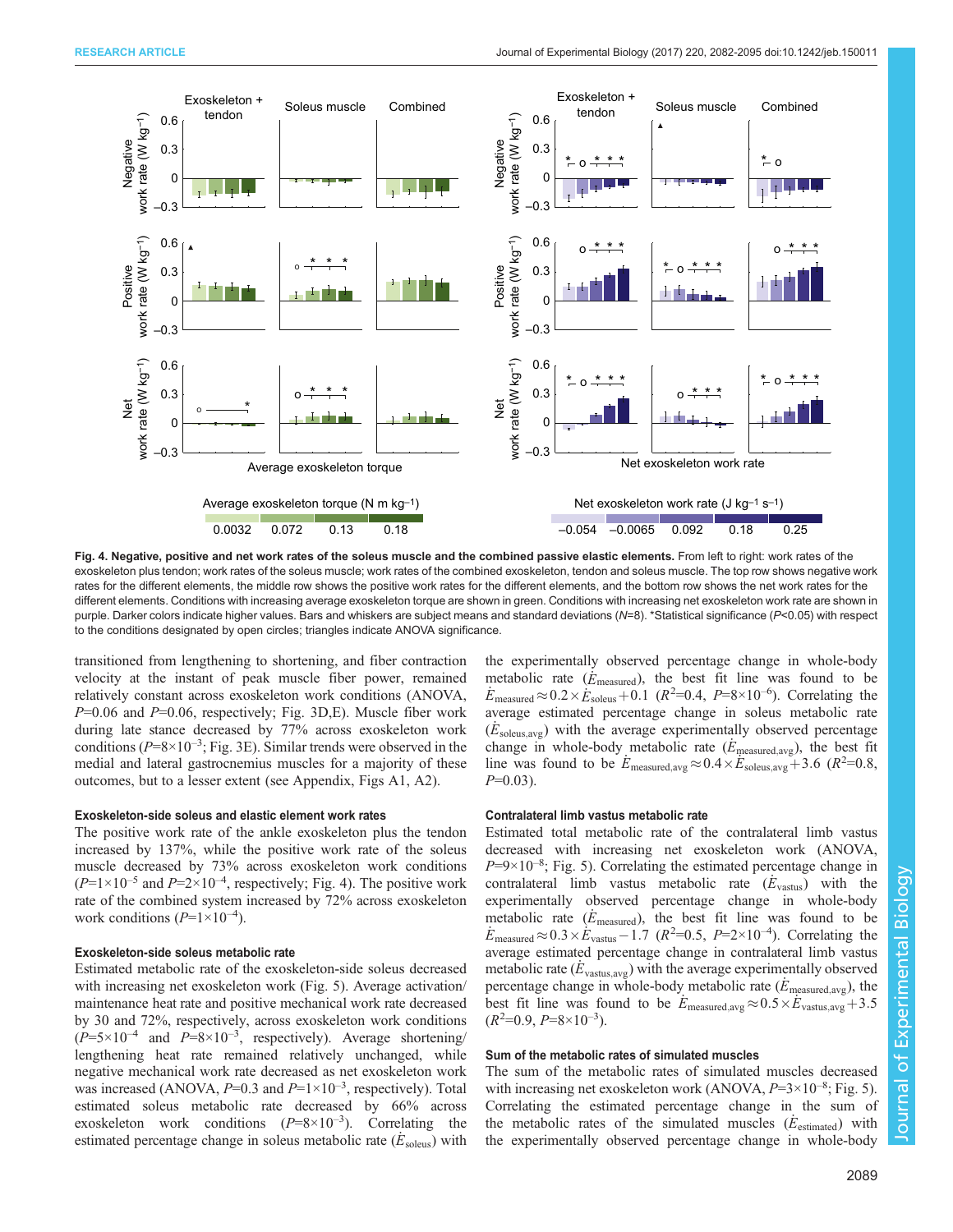<span id="page-8-0"></span>

Fig. 5. Metabolic rate from simulated muscles and whole-body measurements. From left to right: estimated exoskeleton-side soleus metabolic rate; estimated contralateral limb vastus metabolic rate; estimated metabolic rate of the sum of the remaining muscles with electromyographic data; estimated percentage change in the sum of the simulated muscle metabolic rates; and measured percentage change in whole-body metabolic rate. The top and bottom rows show changes in estimated and measured metabolic rate with increasing average exoskeleton torque (green) and increasing net exoskeleton work rate (purple), respectively. Darker colors indicate higher values. Normal walking is shown by a gray dashed line. Bars and whiskers are subject means and standard deviations. Bar shadings represent different muscle heat and work rates. The solid black line at the base of each bar shows the average negative mechanical work rate. Starting at the value of average negative mechanical work rate (below zero), the average positive mechanical work rate, shortening/lengthening heat rate, and activation/maintenance heat rate are stacked on top of each other. The ordinate value of the top of the bars indicates the total metabolic rate for that specific muscle, or sum of muscles, for a given condition. Data from N=8 subjects, except for the top and bottom plots of the contralateral limb vastus metabolic rate, for which N=5 and N=6, respectively. \*Statistical significance (P<0.05) with respect to the conditions designated by open circles; triangles indicate ANOVA significance.

metabolic energy consumption ( $E_{\text{measured}}$ ), the best fit line was found to be  $E_{\text{measured}} \approx 0.5 \times E_{\text{estimated}} - 1.1$   $(R^2=0.5, P=1\times10^{-7})$ . Correlating the average estimated percentage change in the sum of the metabolic rates of the simulated muscles ( $E_{\text{estimated,avg}}$ ) with the average experimentally observed percentage change in whole-body metabolic rate ( $E_{\text{measured,avg}}$ ), the best fit line was found to be  $\dot{E}_{\text{measured,avg}} \approx 0.8 \times \dot{E}_{\text{estimated,avg}} + 2.4 \ (R^2=0.9, P=6\times10^{-3}).$ 

## **DISCUSSION**

Providing increasing amounts of average exoskeleton torque, while maintaining zero net exoskeleton work, had both detrimental and beneficial effects on soleus muscle–tendon interactions. Normally, the soleus produces large forces throughout the dorsiflexion phase of stance, allowing the tendon to lengthen substantially and store mechanical energy. In this study, however, the exoskeleton displaced and reduced force in the soleus during early and mid-stance. This caused less stretch in the tendon and greater excursion of the muscle fibers than observed during unassisted walking. The decrease in tendon stretch had the detrimental effect of shifting work from the tendon to the muscle fibers. Reduced tendon stretch meant reduced elastic recoil during push-off, which was not adequately compensated for by the exoskeleton. The muscle fibers, therefore, did more work to maintain normal levels of total ankle positive work, but doing positive work with muscles is costly. The increase in muscle fiber

excursion had complicated effects on the muscle's force-generating capacity. The muscle fibers operated closer to their optimal length at the time of peak power in late stance, which was beneficial to the muscle's ability to generate force. However, the muscle fibers also had to shorten a greater distance during push-off, thereby significantly increasing shortening velocity. Although the increase in fiber velocity helped to increase fiber power, force-generating capacity of muscle drops sharply with increased contraction velocity, thereby explaining the substantial reductions in soleus fiber force during late stance, despite much smaller reductions in activation.

Energy consumed by a muscle can be approximated by a combination of different heat and work rates ([Hill, 1938](#page-13-0); [Mommaerts, 1969](#page-13-0)). As average exoskeleton torque increased, exoskeleton-side soleus activation/maintenance heat rate decreased, due to the forces applied in parallel with the soleus by the exoskeleton (Fig. 5). The shortening/lengthening heat rate, however, appeared to increase due to increased lengthening of muscle fibers during midstance and increased shortening during push-off. Exoskeleton-side soleus positive mechanical work rate increased with increasing average exoskeleton torque. Summing the activation/maintenance heat rate, shortening/lengthening heat rate, and net mechanical work rate together, soleus metabolic rate did not change significantly across conditions, but seemed to follow a similar trend to experimentally measured whole-body metabolic rate.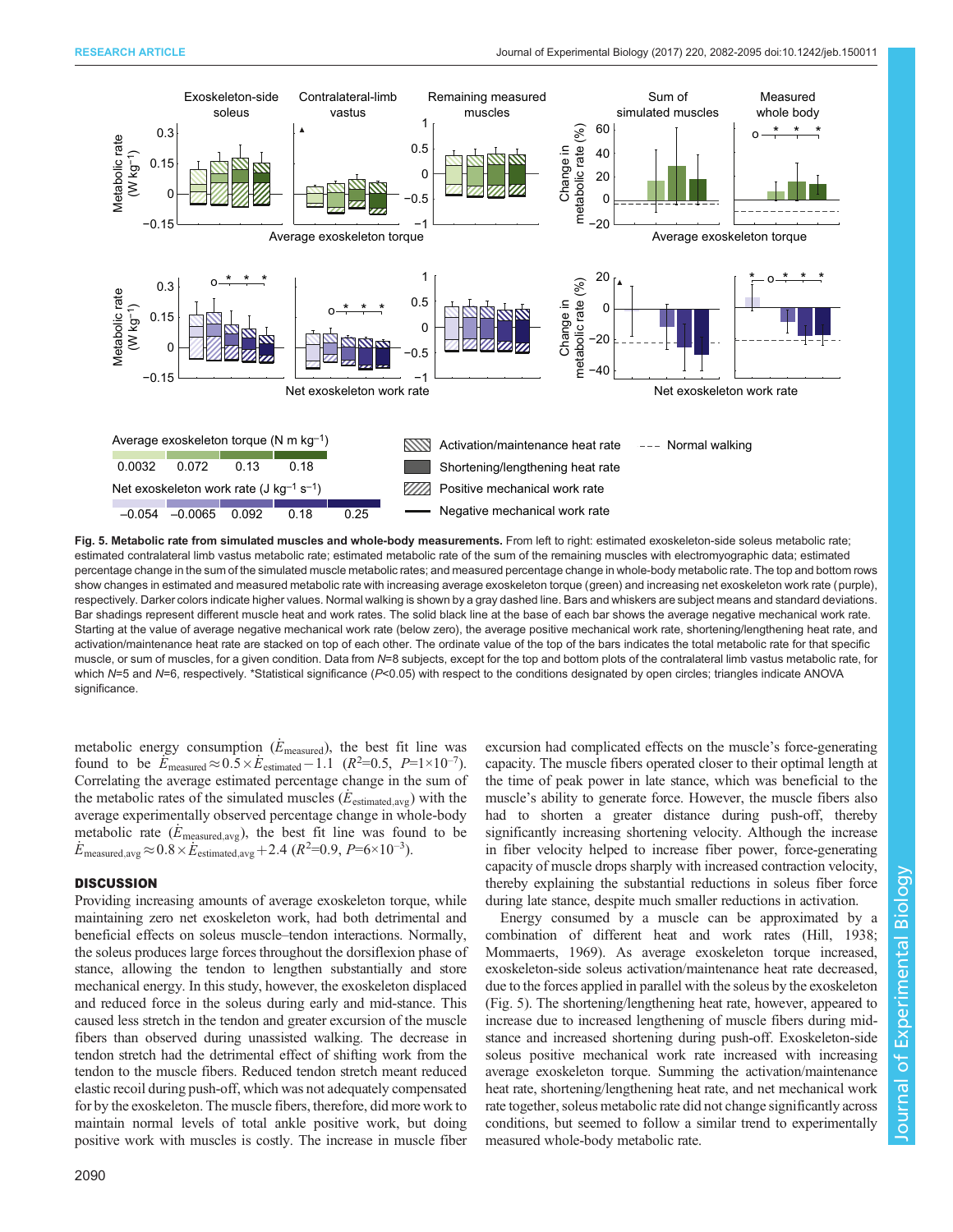Reductions in the elastic recoil in the tendon, as well as increased lengthening and shortening of the soleus muscle fibers, negated the reductions in muscle activation and fiber force afforded by the exoskeleton. The human-robot system proved less efficient than the human system alone. Similar changes in soleus muscle–tendon mechanics were also observed during hopping with passive ankle exoskeletons [\(Farris et al., 2014](#page-13-0)); plantarflexor muscle fiber force decreased when passive assistance was provided, but fiber shortening velocity increased, resulting in no significant change in positive muscle fiber work. Such trade-offs in the observed changes in plantarflexor muscle–tendon mechanics led the metabolic rate of the plantarflexor musclesto remain relatively constant when hopping with and without assistance, which is comparable to our results for walking. Hopping with passive ankle exoskeleton assistance, however, still led to a reduction in whole-body energy consumption, likely due to offloading of other muscle forces, particularly about the knee joint ([Farris](#page-13-0) [et al., 2014\)](#page-13-0). Simulations of a simple, lumped model of the plantarflexor muscle–tendon units during walking with an elastic ankle exoskeleton also showed similar results: increasing exoskeleton stiffness decreased activation and force of the plantarflexor muscle fibers, but increased muscle fiber length changes and led to no change in work done by the muscle fibers [\(Sawicki and Khan, 2016](#page-13-0)). In contrast with our results, this simulation study showed that plantarflexor muscle metabolic rate decreased with increasing exoskeleton stiffness. This could be a result of differences in the way in which exoskeleton torque was applied in our study compared with Sawicki (2016), a result of different changes elsewhere in the body, or a result of different constraints on joint kinematics. In general, it seems the soleus muscle–tendon unit is sensitive to changes in operation. Slight alterationsto the nominal system can have significant effects on coordination, which can be beneficial or detrimental to individual muscle and whole-body metabolic energy consumption, depending on the specific task.

As average exoskeleton torque was increased, changes in contralateral limb vastus mechanics and energetics were observed, which helps further explain the increase in experimentally measured whole-body metabolic rate. Changes in estimated contralateral limb vastus metabolic rate correlated well with experimentally observed changes in whole-body metabolic rate. Summing the metabolic rate of each muscle for which we had electromyographic data, we found that trends matched experimentally observed trends in whole-body metabolic rate well [\(Fig. 5\)](#page-8-0).

Joint work is not necessarily a good predictor of muscle work and, consequently, energy consumed by a muscle. Positive exoskeletonside soleus muscle fiber work increased with increasing average exoskeleton torque, but the biological ankle joint work remained relatively unchanged according to the muscle-generated ankle joint work computations, and actually decreased according to the inverse dynamics-derived ankle joint work computations.

Changing the amount of net work the exoskeleton provided also impacted exoskeleton-side soleus muscle mechanics and energetics, but in ways that were more expected. With increasing net exoskeleton work, peak exoskeleton-applied torque occurred later in stance, leading to significant changes in muscle–tendon dynamics. Reduced activation, in addition to reduced positive power during late stance, resulted in reduced effort of the soleus [\(Fig. 3A](#page-6-0)). Soleus muscle fiber force [\(Fig. 3B](#page-6-0)) and work [\(Fig. 3F](#page-6-0)) were reduced as net exoskeleton work was increased, thereby compromising the normal capabilities of the biological ankle. Positive work provided by the exoskeleton more than compensated for the reduced performance of the biological mechanisms, leading to an improved human-robot cooperative system. Metabolic rate of the exoskeleton-side soleus muscle significantly decreased with increasing net exoskeleton work, which accounted for a portion of the reduction in whole-body energy expenditure ([Fig. 5](#page-8-0)).

As net exoskeleton work was increased, changes in contralateral limb vastus mechanics and energetics were observed, helping to further explain reductions in experimentally measured whole-body metabolic rate. Decreases in exoskeleton-side soleus metabolic rate were greater than those observed in the contralateral limb vastus, but both contributed to reductions in whole-body metabolic rate. Summing the metabolic rate of each muscle for which we had electromyographic data, trends fit experimentally observed reductions in whole-body metabolic rate well [\(Fig. 5](#page-8-0)).

Tendon stiffness and other muscle–tendon properties seem to be tuned such that the biological ankle joint operates efficiently. The results of this study support the idea that the physiological value of the Achilles tendon stiffness is optimal for muscle efficiency during walking and running [\(Lichtwark and Wilson, 2007](#page-13-0)). The lengthening and shortening of the Achilles tendon, instead of the muscle fibers, allows for energy to be stored and returned passively throughout stance. Positive work done by elastic elements can reduce the amount of positive work done by muscles.

Usefully interacting with biological muscles and tendons, via an external device, is complicated. Muscle–tendon mechanics are important and should be taken into account when designing devices to assist human motion. Adding an external device to the human body may affect muscle-level mechanics and energetics in unexpected ways. Disrupted muscle–tendon interactions were observed in this study and have similarly been observed in human hopping with ankle exoskeletons [\(Farris et al., 2013](#page-13-0), [2014](#page-13-0)). Assistive devices should be designed and controlled to compensate for any compromised performance or functioning of muscles and tendons. Analyses similar to those discussed above can be used to help understand how different exoskeleton behaviors affect muscle-level mechanics, and provide insights into why certain device behaviors are more effective than others at assisting locomotion. For instance, torque support with a device can be an effective assistance strategy [\(Collins et al., 2015\)](#page-13-0), but subtleties of how the external torques are applied and how the device interacts with the human musculoskeletal system greatly impact coordination patterns and overall effectiveness.

The modelling approaches used in this study can be applied to a wide array of human motions. The results suggest that, given a coordination pattern, via measured muscle activity and joint kinematics, it is possible to generate reasonable estimates of individual muscle mechanics and metabolic rate. In the future it may be possible to invert the process. Based on what we know about the mechanics and energetics of individual muscles, we can try to generate a set of desirable coordination patterns. It may even be possible to prescribe exoskeleton behaviors that elicit desirable changes in coordination.

Our modelling and simulation approach required making a number of assumptions and choices that need to be considered when evaluating the generated results. If the parameters used in the model were inaccurate, this could have led to invalid estimates of muscle mechanics and energetics. The parameters we used are, however, comparable to previously published work [\(Arnold et al., 2000,](#page-12-0) [2010\)](#page-12-0) which is based on cadaver studies [\(Ward et al., 2009\)](#page-13-0). Furthermore, to validate our approach, we compared musclegenerated ankle joint moments and powers to inverse dynamicsderived ankle joint moments and powers ([Fig. 2\)](#page-4-0). We optimized parameters to reduce the RMSE between the two, and performed an in-depth sensitivity analysis [\(Figs S1](http://jeb.biologists.org/lookup/doi/10.1242/jeb.150011.supplemental)–S6) which shows the qualitative trends are robust to model parameters.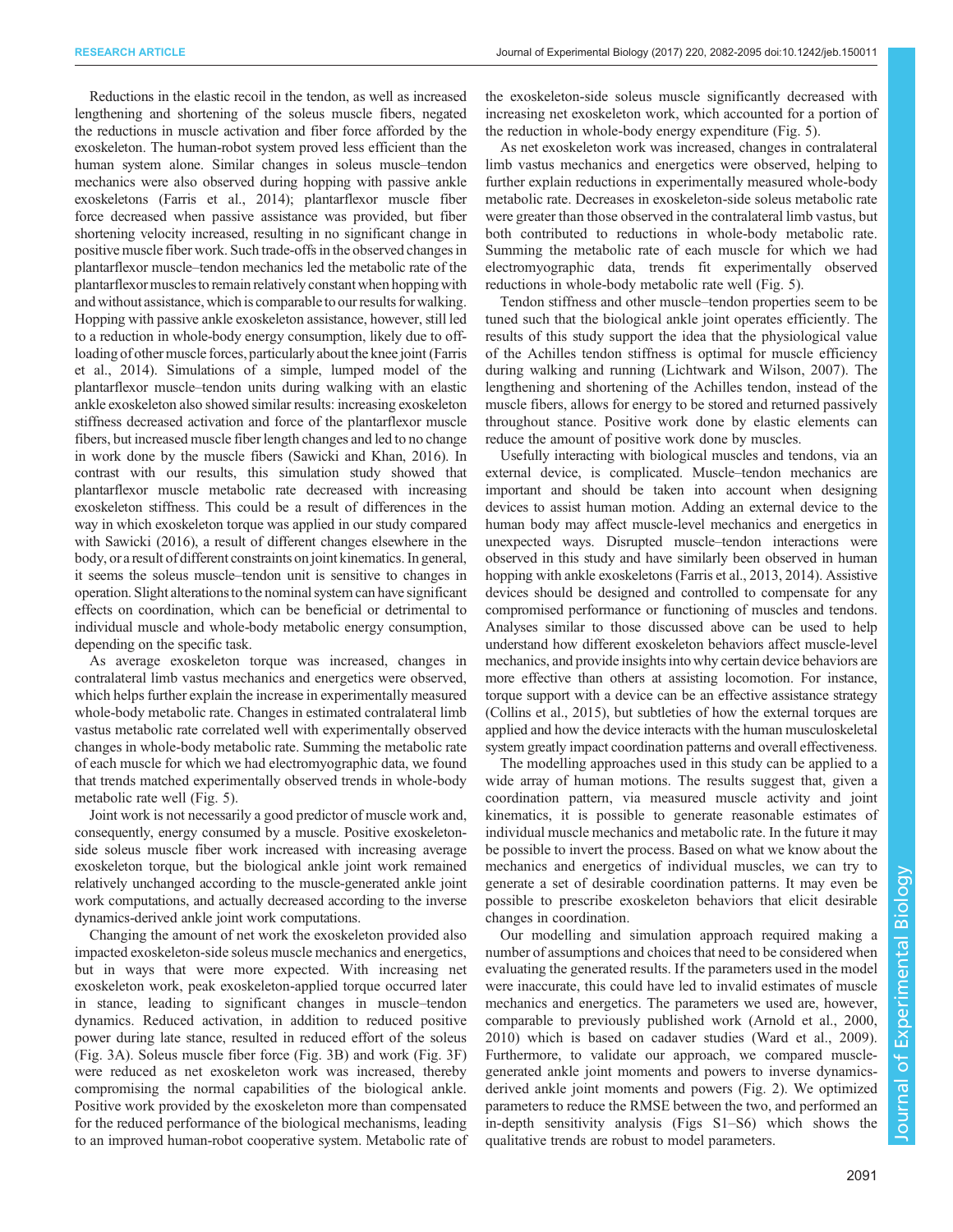<span id="page-10-0"></span>

Fig. A1. Medial gastrocnemius muscle–tendon mechanics under different ankle exoskeleton perturbations. Trends in medial gastrocnemius muscle– tendon mechanics closely matched those of the soleus. (A) Medial gastrocnemius activation. (B) Medial gastrocnemius muscle fiber force normalized to maximum isometric force. (C) Tendon length normalized to tendon slack length. (D) Medial gastrocnemius muscle fiber length normalized to optimal fiber length. (E) Medial gastrocnemius muscle fiber velocity normalized to maximum fiber shortening velocity. (F) Medial gastrocnemius muscle fiber power normalized to body mass. Each curve is a subject average (N=8) trajectory. Bars and whiskers are subject means and standard deviations. Shaded bar plots represent the average of the corresponding trajectories over the shaded region. Unshaded bar plots represent instantaneous values of corresponding trajectories. Conditions with increasing average exoskeleton torque are shown in green. Conditions with increasing net exoskeleton work rate are shown in purple. Darker colors indicate higher values. Normal walking is shown by gray dashed lines. \*Statistical significance (P<0.05) with respect to the conditions designated by open circles; triangles indicate ANOVA significance.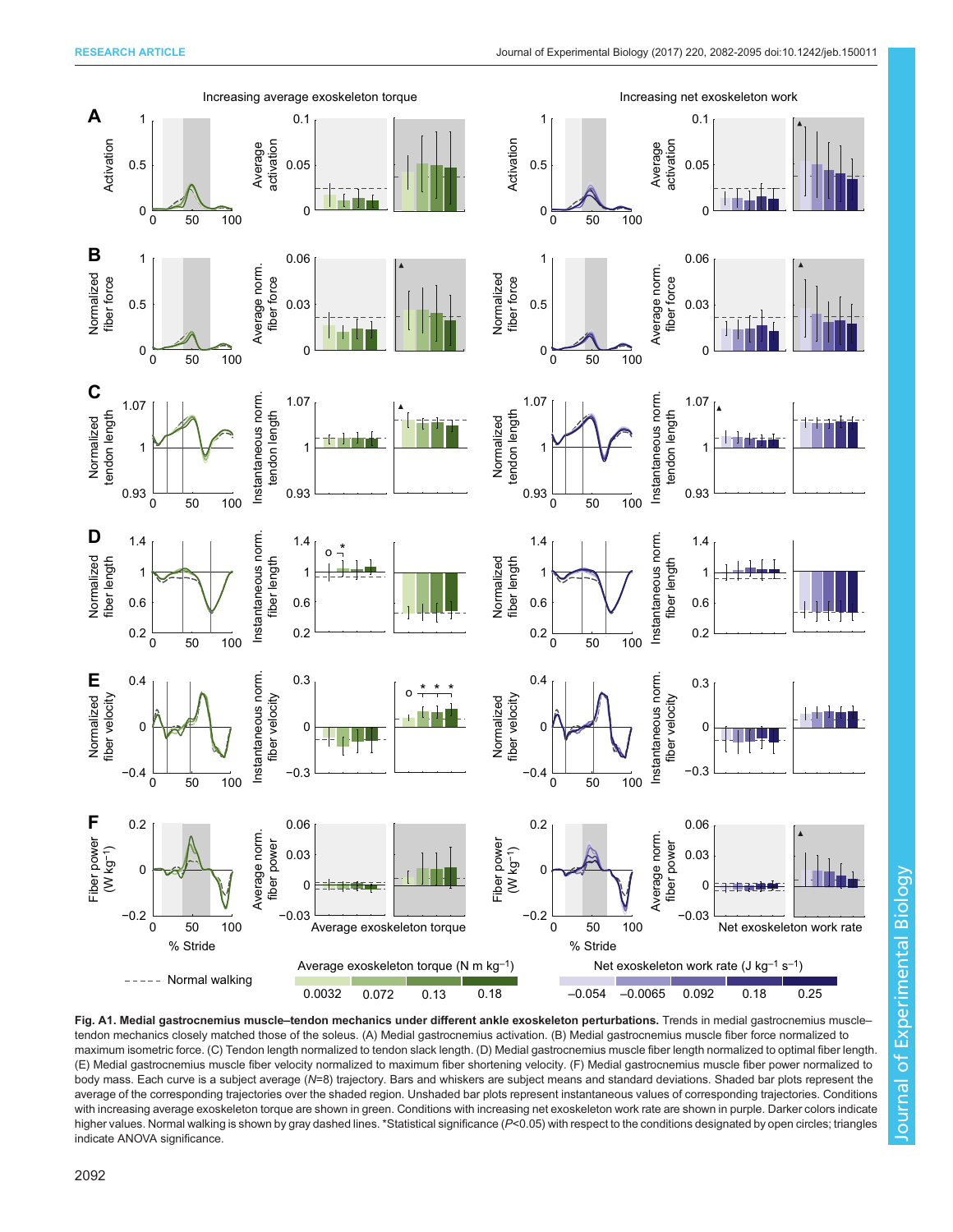<span id="page-11-0"></span>

Fig. A2. Lateral gastrocnemius muscle-tendon mechanics under different ankle exoskeleton perturbations. Trends in lateral grastrocnemius muscletendon mechanics closely matched those of the soleus. (A) Lateral gastrocnemius activation. (B) Lateral gastrocnemius muscle fiber force normalized to maximum isometric force. (C) Tendon length normalized to tendon slack length. (D) Lateral gastrocnemius muscle fiber length normalized to optimal fiber length. (E) Lateral gastrocnemius muscle fiber velocity normalized to maximum fiber shortening velocity. (F) Lateral gastrocnemius muscle fiber power normalized to body mass. Each curve is a subject average (N=5) trajectory. Bars and whiskers are subject means and standard deviations. Shaded bar plots represent the average of the corresponding trajectories over the shaded region. Unshaded bar plots represent instantaneous values of corresponding trajectories. Conditions with increasing average exoskeleton torque are shown in green. Conditions with increasing net exoskeleton work rate are shown in purple. Darker colors indicate higher values. Normal walking is shown by gray dashed lines. \*Statistical significance (P<0.05) with respect to the conditions designated by open circles; triangles indicate ANOVA significance.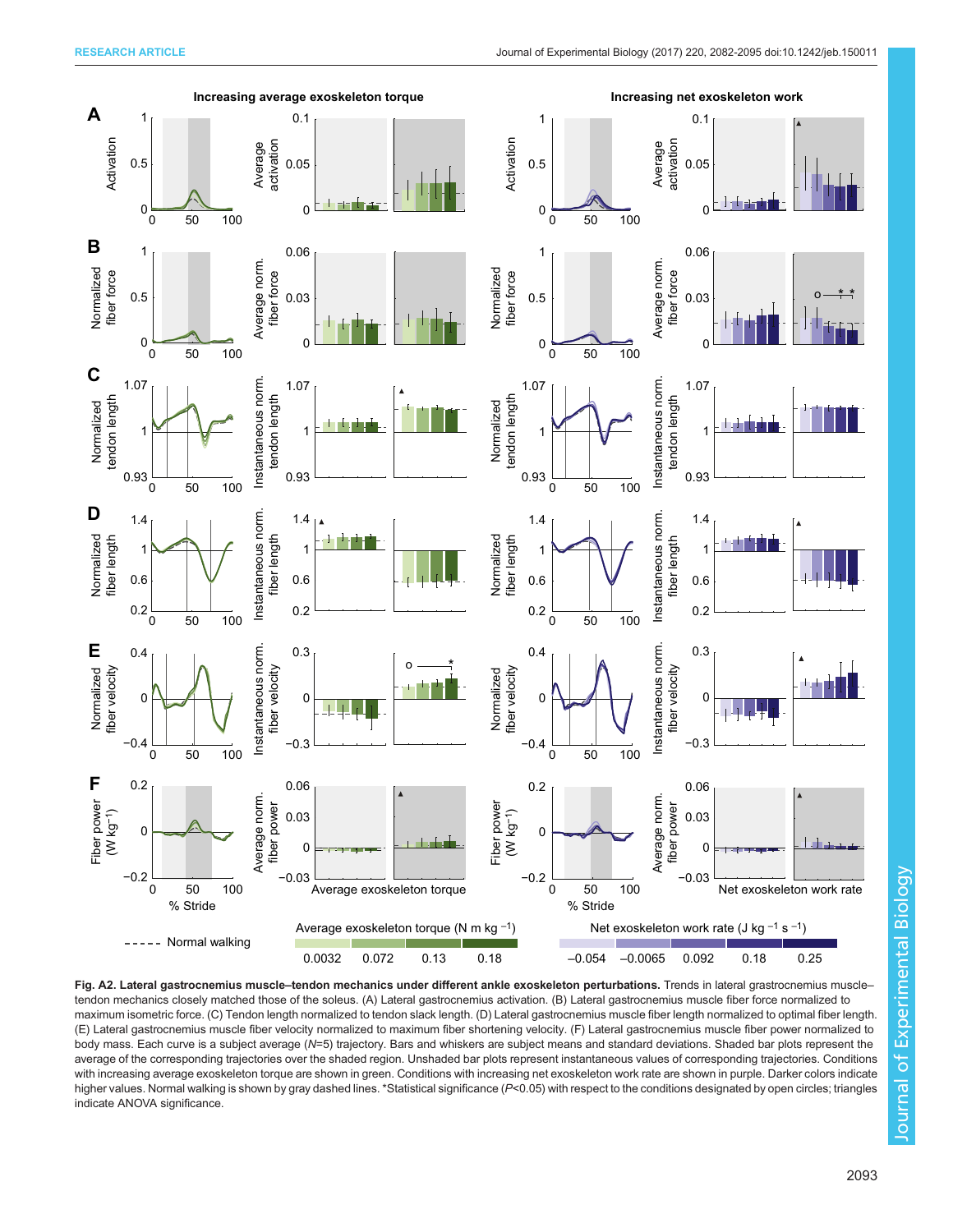<span id="page-12-0"></span>The soleus, lateral gastrocnemius and medial gastrocnemius were each modelled with a separate tendon, as opposed to one shared tendon. It is unclear which modelling choice is more appropriate for our study, but our fiber and tendon excursions were consistent with experimental ultrasound studies ([Fukunaga et al., 2001](#page-13-0); Lichtwark and Wilson, 2006; Cronin et al., 2010; [Rubenson et al., 2012](#page-13-0); Cronin et al., 2013). Moreover, qualitative trends in elastic element negative, positive and net work [\(Fig. 4](#page-7-0)) held for the combination of all plantarflexor tendons. Combined with the results of our sensitivity analysis, we are confident that this modelling choice does not affect our conclusions.

We were limited by the number of muscles we could measure experimentally. In particular, we did not measure muscle activity from the glutei, or other muscles acting about the hip, which are thought to consume a substantial amount of energy during walking. Nonetheless, the change in the sum of metabolic energy consumption from simulated muscles showed a similar trend to the change in whole-body metabolic energy consumption measured via indirect calorimetry; this independent validation increases our confidence in the primary findings of the study. Including more muscles in future experiments would make these analyses more complete.

Muscle-generated ankle joint mechanics did not perfectly match inverse dynamics-derived ankle joint mechanics, but most trends were consistent across the two methods. Results from inverse dynamics suggested that total exoskeleton-side positive ankle joint work decreased as average exoskeleton torque increased, while results from the electromyography-driven simulations suggested that total exoskeleton-side positive ankle joint work remained relatively unchanged. This inconsistency could have implications for our understanding of why contralateral limb knee mechanics and vastus metabolic rate were affected by torque applied at the exoskeleton-side ankle joint. We only optimized across those conditions with increasing average exoskeleton torque, but do not expect a better match would be obtained if we optimized across those conditions with increasing net exoskeleton work as well. There are inherent trade-offs that prevent errors across all conditions from simultaneously improving. These results illustrate the importance of knowing the limitations and assumptions inherent in a model and taking these into consideration when analysing and interpreting its outputs. To account for these limitations, we conducted sensitivity analyses and minimized inconsistencies between inverse dynamics-derived and muscle-generated joint mechanics by optimizing those model parameters in which we had the least confidence.

#### **Conclusions**

We simulated plantarflexor muscle–tendon mechanics and individual muscle energetics during walking with an ankle exoskeleton to gain a deeper understanding of how different exoskeleton assistance strategies affect the operation of the plantarflexor muscles and tendons. Providing increasing amounts of average plantarflexion torque with an ankle exoskeleton while providing no net work, disrupted soleus muscle–tendon interactions. Reduced tendon recoil was not sufficiently compensated for by the exoskeleton and this led to an increase in positive work done by the soleus muscle, which is costly. Providing increasing amounts of net exoskeleton work more than compensated for reduced work done by the soleus muscle– tendon unit, leading to a reduction in soleus force, work and total metabolic rate. Trends in the sum of the metabolic rates of the simulated muscles correlated well with trends in experimentally observed whole-body metabolic rate, suggesting that the mechanical

and metabolic changes observed in the simulated muscles contributed to the measured changes in whole-body metabolic rate.

By performing these analyses we were able to explain experimentally observed changes in coordination patterns and metabolic energy consumption. Models without muscles and tendons would not have been able to capture these effects. Due to the sensitivity of muscle–tendon units to external disturbances, assisting locomotion by placing a device in parallel with muscles is challenging. When designing assistive devices, it is therefore important to consider how muscle–tendon mechanics might change due to interactions with the device and to ensure that the device sufficiently replaces any compromised function of the human musculoskeletal system.

## APPENDIX

The medial and lateral gastrocnemius muscles, which operate about the ankle joint, were also directly impacted by exoskeleton-applied assistance. These muscles, however, are biarticular, causing both plantarflexion of the ankle joint and flexion of the knee joint, and exhibit behaviors slightly different from the soleus muscle during normal walking. To deepen our understanding of how ankle exoskeletons affect those muscles involved in plantarflexion during assisted walking, we analyzed the changes in muscle-level mechanics of the medial and lateral gastrocnemius muscles under varying levels of exoskeleton assistance. Trends observed in the muscle–tendon mechanics of the medial and lateral gastrocnemius muscles were similar to those observed in the soleus muscle–tendon unit for most outcomes, but to a lesser extent [\(Figs A1,](#page-10-0) [A2](#page-11-0)).

#### **Acknowledgements**

The authors thank Thomas Uchida for assistance with the OpenSim metabolics model.

#### Competing interests

The authors declare no competing or financial interests.

#### Author contributions

S.H.C., R.W.J., S.L.D. and C.L.D. decided upon the musculoskeletal modelling approach, R.W.J. performed simulations, C.L.D. assisted with simulations, R.W.J. analysed the data, and R.W.J., S.H.C., C.L.D. and S.L.D. wrote the manuscript.

#### Funding

This material is based upon work supported by the National Science Foundation under grant number IIS-1355716 and Graduate Research Fellowship grant number DGE-114747, and by the National Institutes of Health under grant numbers NIH-P2CHD065690 and NIH-U54EB020405. Deposited in PMC for release after 12 months.

#### Data availability

Data used to generate the results are available from the Dryad Digital Repository: <http://dx.doi.org/10.5061/dryad.b640d>

#### Supplementary information

Supplementary information available online at <http://jeb.biologists.org/lookup/doi/10.1242/jeb.150011.supplemental>

#### References

- Arnold, E. M. and Delp, S. L. [\(2011\). Fibre operating lengths of human lower limb](http://dx.doi.org/10.1098/rstb.2010.0345) muscles during walking. [Philos. Trans. R. Soc. B Biol. Sci.](http://dx.doi.org/10.1098/rstb.2010.0345) 366, 1530-1539.
- [Arnold, A. S., Asakawa, D. J. and Delp, S. L.](http://dx.doi.org/10.1016/S0966-6362(00)00046-1) (2000). Do the hamstrings and [adductors contribute to excessive internal rotation of the hip in persons with](http://dx.doi.org/10.1016/S0966-6362(00)00046-1) [cerebral palsy?](http://dx.doi.org/10.1016/S0966-6362(00)00046-1) Gait Post. 11, 181-190.
- [Arnold, E. M., Ward, S. R., Lieber, R. L. and Delp, S. L.](http://dx.doi.org/10.1007/s10439-009-9852-5) (2010). A model of the [lower limb for analysis of human movement.](http://dx.doi.org/10.1007/s10439-009-9852-5) J. Biomed. Eng. 38, 269-279.
- [Arnold, E. M., Hamner, S. R., Seth, A., Millard, M. and Delp, S. L.](http://dx.doi.org/10.1242/jeb.075697) (2013). How [muscle fiber lengths and velocities affect muscle force generation as humans walk](http://dx.doi.org/10.1242/jeb.075697) [and run at different speeds.](http://dx.doi.org/10.1242/jeb.075697) J. Exp. Biol. 216, 2150-2160.